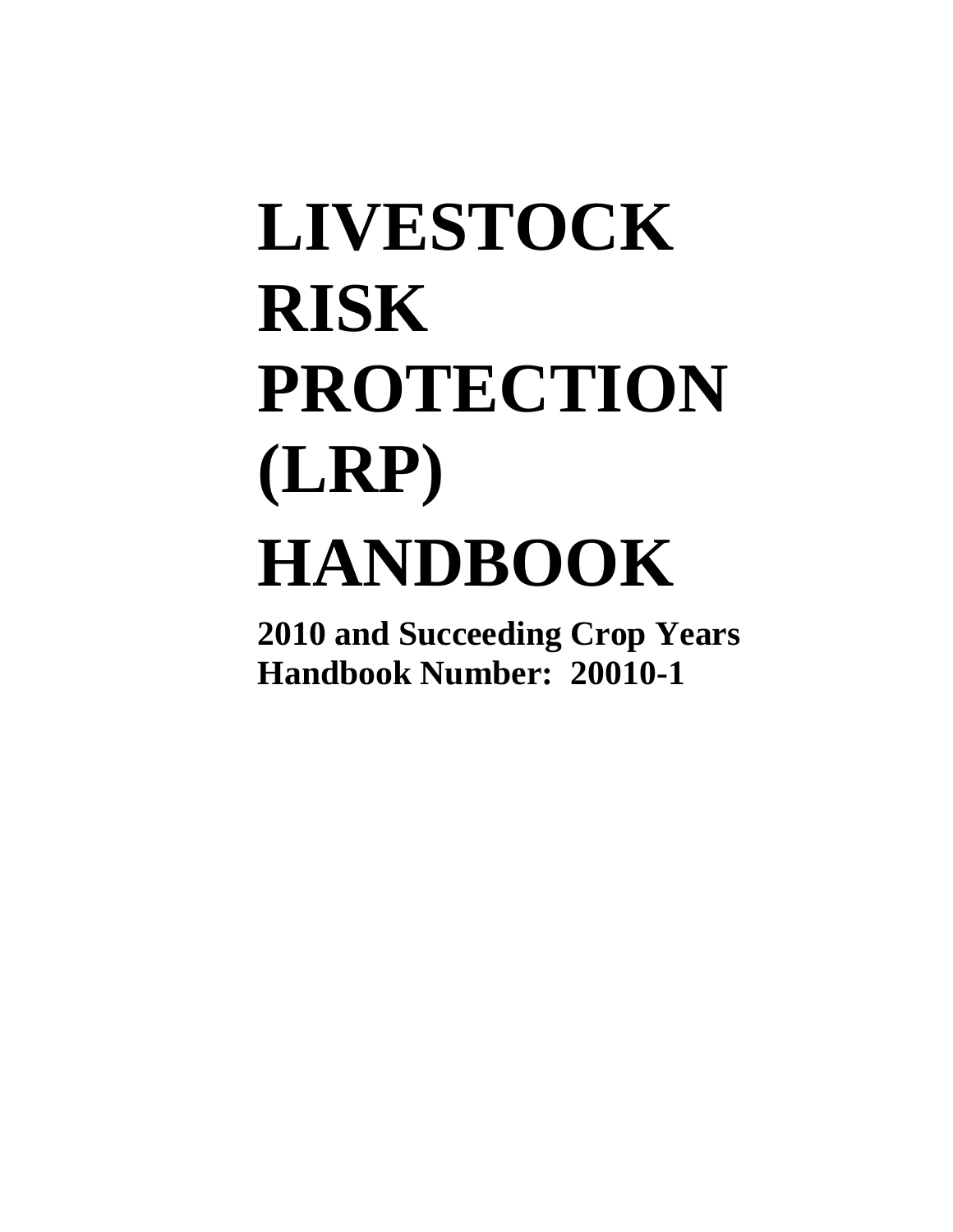## **Livestock Risk Protection Handbook-Slipsheet 2010 Crop Year**

Replace Page 4 of the *LIVESTOCK RISK PROTECTION (LRP) HANDBOOK: 2008 and Succeeding Crop Years.*

This change is to include Lambs as a class of livestock on the box for illustrative purposes titled "Class(es) of livestock or livestock product to be insured."